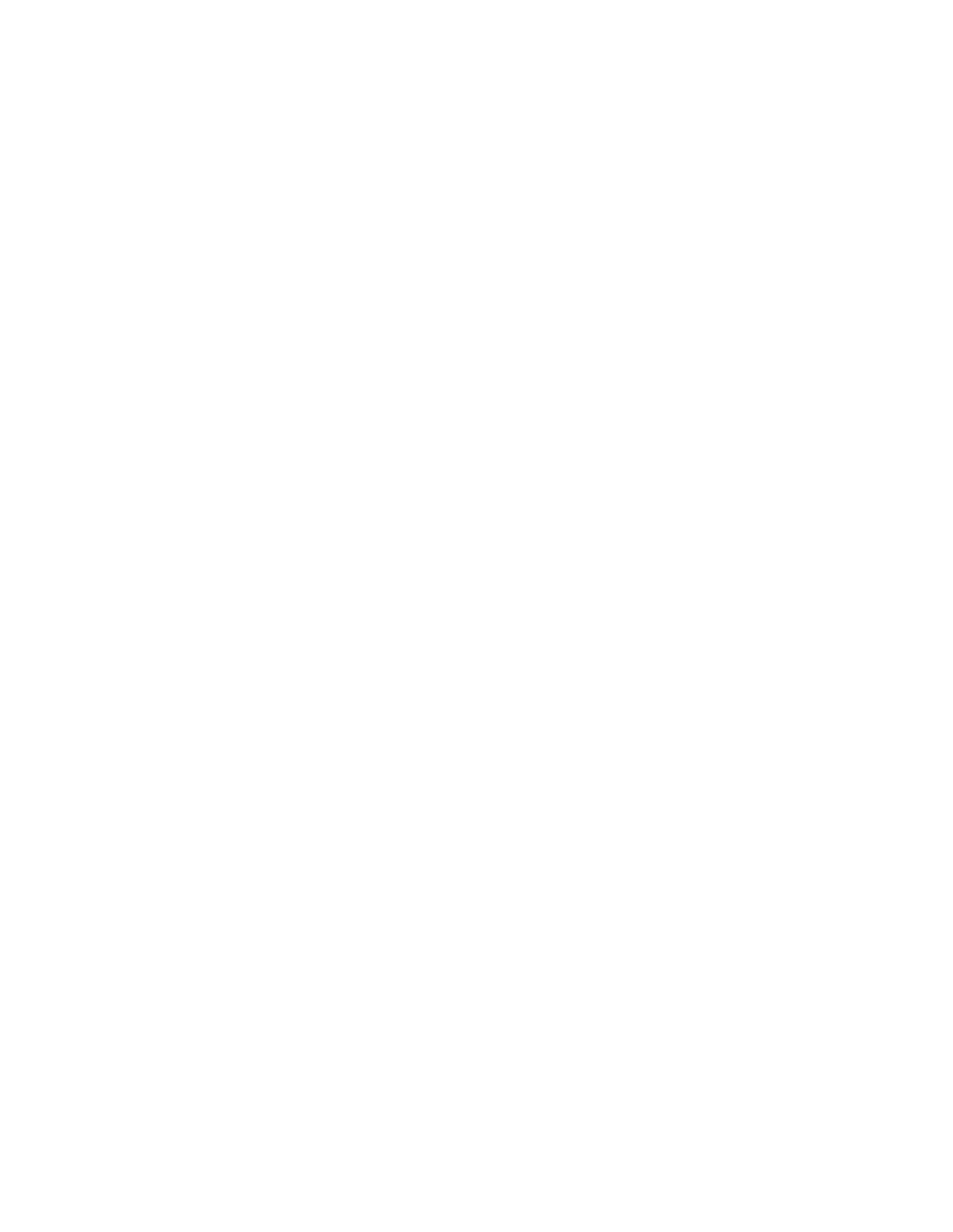Institute for European, Russian, and Eurasian Studies THE GEORGE WASHINGTON UNIVERSITY



# **The Many Faces of Eric Zemmour: Conservative, Populist, or Illiberal?**

**Aaron Irion**

*Illiberalism Studies Program Working Papers Student Papers Subseries no. 3 June 2022*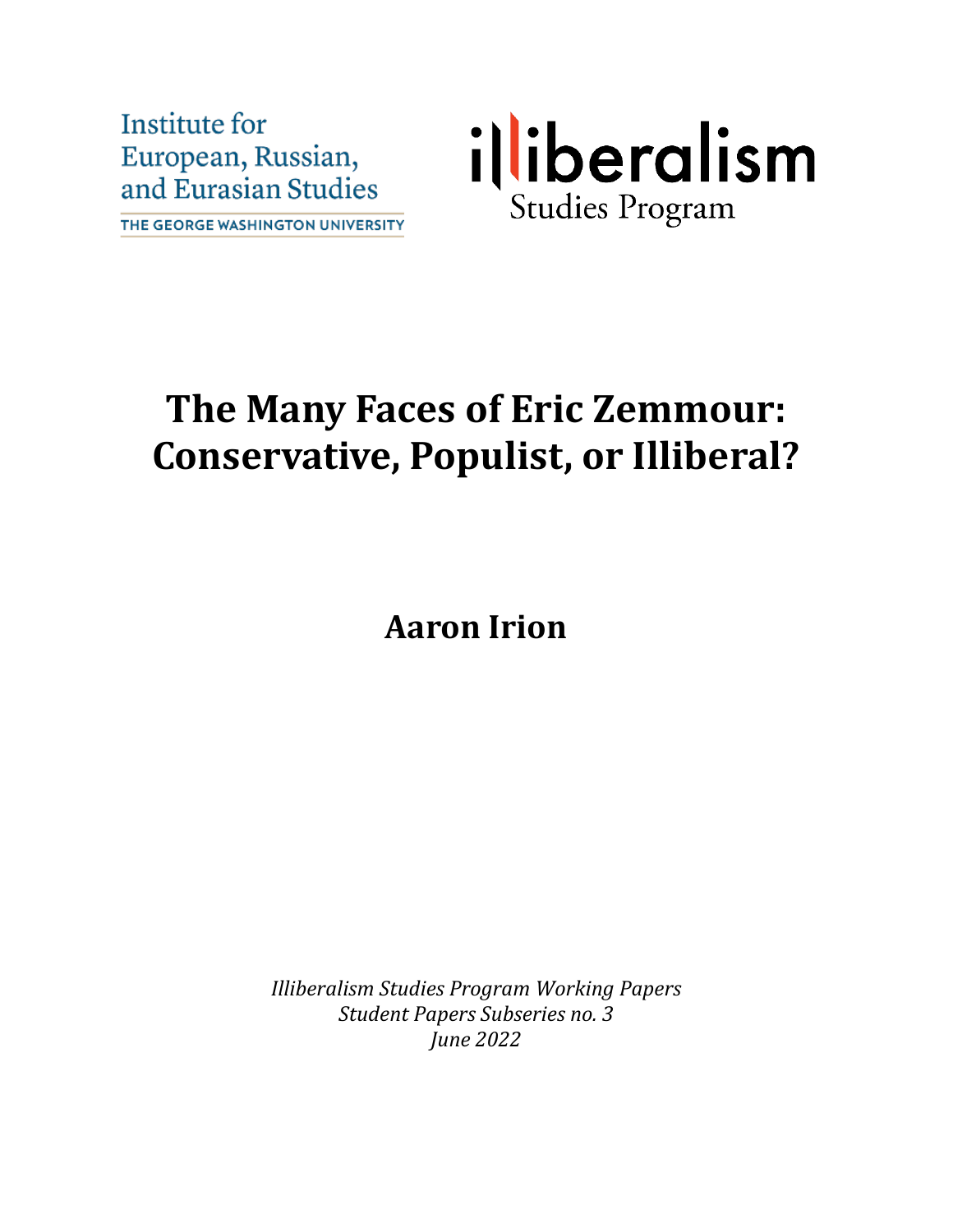*Photo Cover: "Clôture," by Anh De France licensed under CC BY-SA 2.0.*

*The contents of articles published are the sole responsibility of the author(s). The Institute for European, Russian, and Eurasian Studies, including its staff and faculty, is not responsible for any inaccurate or incorrect statement expressed in the published papers. Articles do not necessarily represent the views of the Institute for European, Russia, and Eurasian Studies or any members of its projects.*

*©IERES 2022*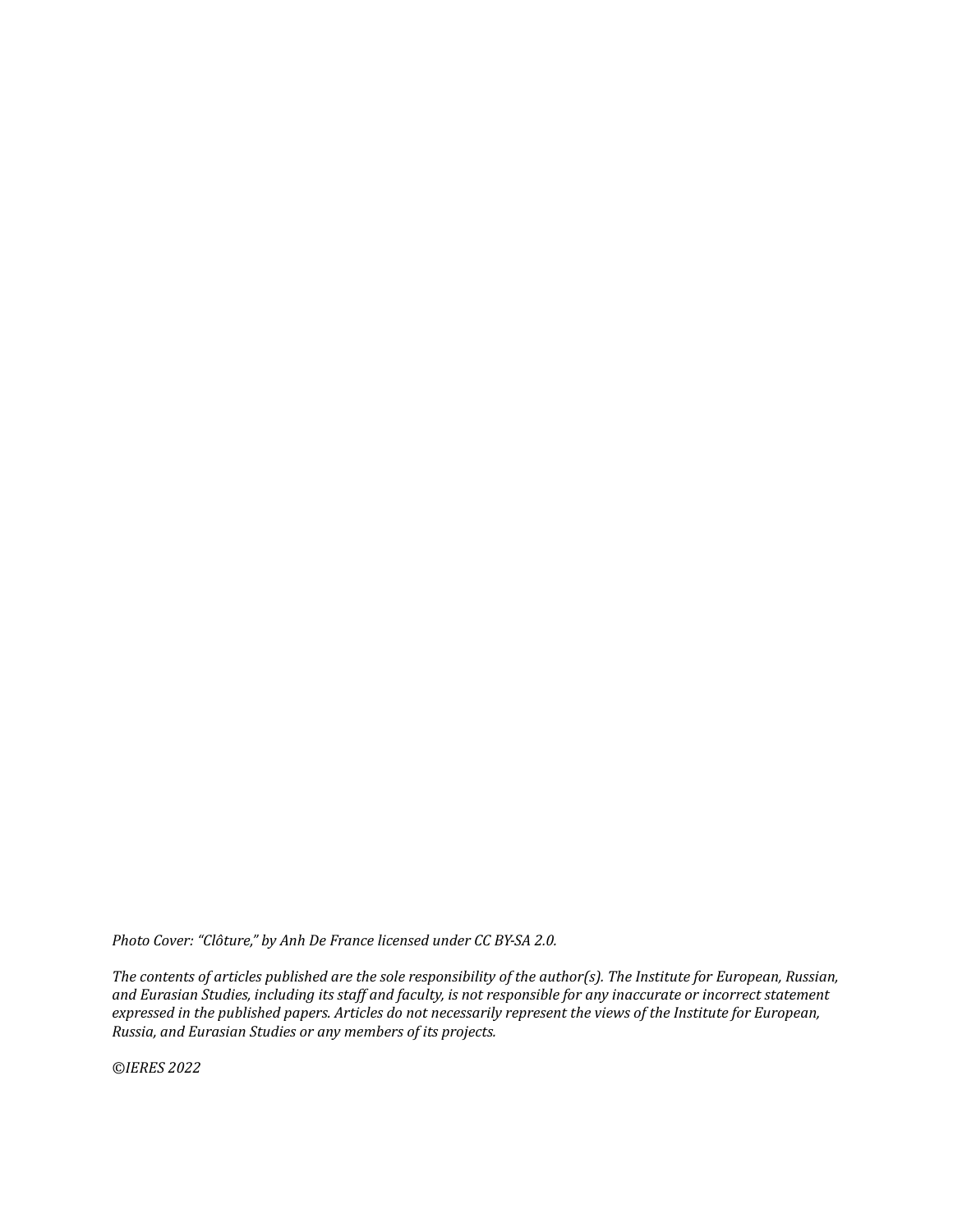At various times during the 2022 French presidential election, polls showed far-right media personality and provocateur Eric Zemmour in a three-way tie for second place, making the possibility of his advancing to the run-off round a viable one.<sup>1</sup> Ultimately that did not happen, though legacy farright favorite Marine Le Pen did advance and lose to incumbent Emmanuel Macron. Even so, the specter of Eric Zemmour haunted the election discourse from the moment he entered the race.

Zemmour has long made waves within France, and outside it. Some media outlets have labeled him a "wannabe Donald Trump."<sup>2</sup> But Zemmour needn't be characterized in such shallow terms. In fact, understanding the Zemmour phenomenon may illuminate debates around the confluence of conservatism, populism, and illiberalism. While Zemmour gets classified as all these things by a media that tends to think of them as synonymous terms, this research builds on a growing literature that thinks of conservatism, populism, and illiberalism as at least somewhat distinct phenomena.

This work seeks to classify Zemmour and is structured as follows. First, I review the relevant literature on conservatism, populism, and illiberalism. Then, I assess Zemmour's rhetoric and policy proposals in the context of the three concepts. Finally, I flesh out my conclusion that Zemmour is a chameleonic character who rhetorically represents a populist, illiberal movement while simultaneously embracing a neoliberal, conservative approach to the economy.

## **Conservatism, Populism, and Illiberalism: What Do They Mean?**

### **The Radicalization of French Conservatism**

Categorizing conservatism is difficult because it is necessarily parochial, based on upholding and protecting traditions, customs, and norms that are specific to the setting in which it operates. It's largely for this reason that David Y. Allen argues that conservatism can be defined as an ideal type, but when attempting anything more "it soon becomes necessary to move from general definitions to describe conditions in particular countries and then depict individual groups and thinkers."<sup>3</sup> Ideal types abound but Russell Kirk's definition of conservatism an act of "prudence" rather than an ideology stands out. Kirk juxtaposed conservatives, who support only that which seeks "to preserve order, justice, and freedom," with "ideologues," who promise "mankind an earthly paradise; but in cruel fact" deliver "a series of terrestrial hells."<sup>4</sup>

For our purposes however, it's worth following Allen and looking at the case of French conservatism specifically. French conservatism has historically been tied up with bourgeois Catholicism and Gaullism, i.e. the particular blend of nationalism, paternalism, centralization, and commitment to French unity that characterized the man and the school of thought he left behind. However, the only movement with any teeth at present, that is worthy of the label "conservative," is the so-called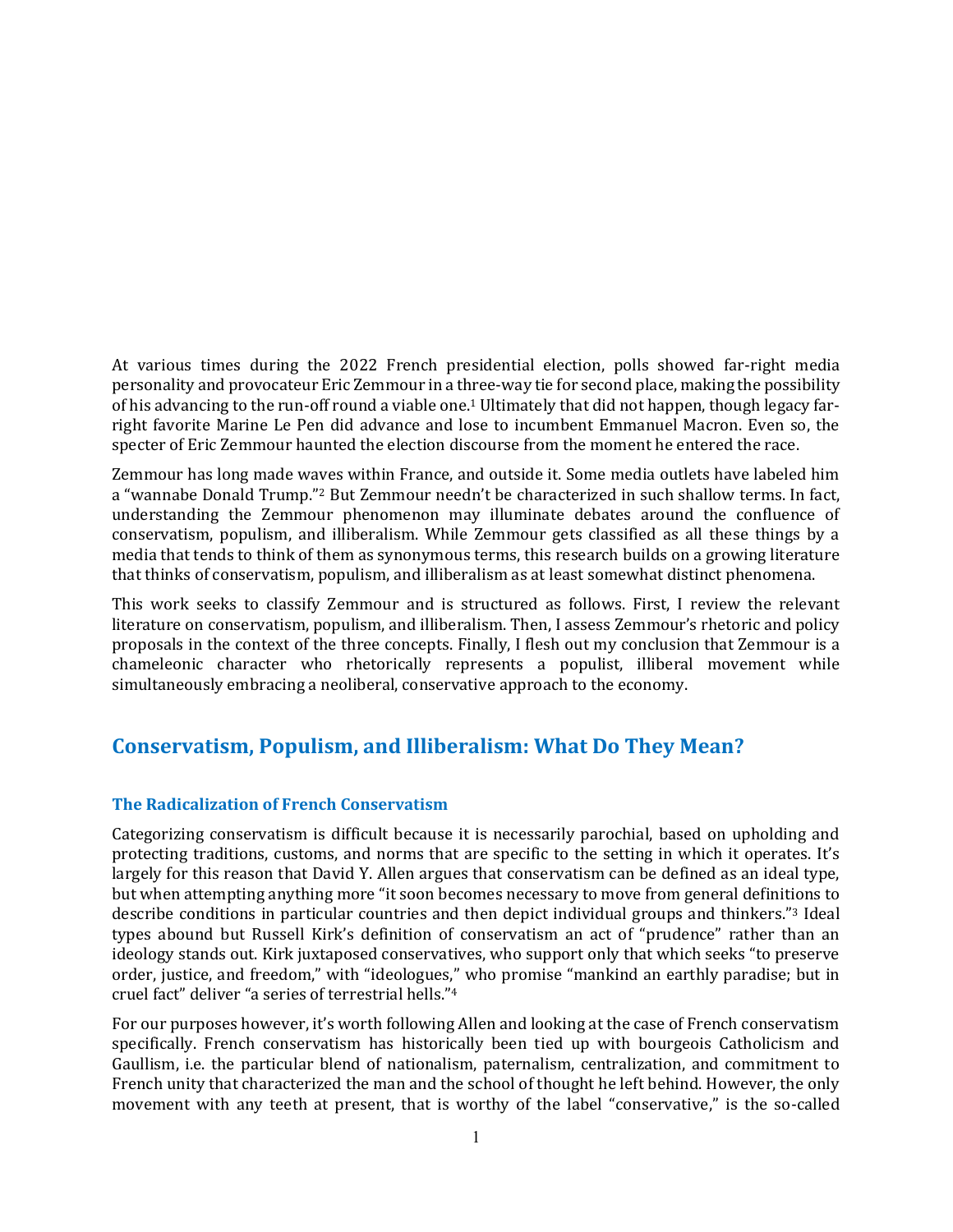*nouveaux réactionnaires* (new reactionaries)*.* Though the phenomenon emerged twenty-plus years ago, the complete collapse of institutional conservatism (represented politically by *Les Républicains)* in 2017 and 2022 left a void that the *nouveaux réactionnaires* filled*. <sup>5</sup>* Thus, while in 2002 Daniel Lindenberg could proclaim that the new reactionaries "do not form, or not yet, a structured and conscious movement," one does not have the luxury today.<sup>6</sup> The new reactionaries hang their hats on "themes with somewhat forgotten flavors: order, authority, the restoration of values, the 'real people'…even the cult of roots and constituted identities."<sup>7</sup>

This new conservatism then is heavily tinged by identity politics and conflict (a notable departure from Gaullism's focus on consensus and unity), though not exclusively. Its hatred of the "egalitarian left" forms the basis for its opposition to social phenomena like the legacy of May 1968, mass culture, human rights, anti-racism, and Islam, but also in large part to redistributive economic policies.<sup>8</sup> It's thus fair to say that French conservatism has radicalized in the social realm but has yet to make a clean break with economic neoliberalism. There is always a spectrum of opinion, but large parts of French conservatism, from far-right political parties like *Rassemblement National* to center-right ones like *Les Républicains* to intellectuals in the *nouveaux réactionnaires*, still embrace neoliberal economics despite their opposition to the cultural liberalism that is sometimes associated with neoliberalism.

#### **Populism and People Power**

In 1956, Edward Shils suggested that populism can emerge "wherever there is an ideology of popular resentment against the order imposed on society by a long-established, differentiated ruling class, which is believed to have a monopoly of power, property, breeding and culture."<sup>9</sup> Shils has a minimalistic definition of populism, viewing it as any project in which "emanation from the people confers validity on a policy and on the values underlying it."<sup>10</sup> Shils' minimalism leaves the door open for populism of the left and the right and is thus more of a logic, or a framework, than an ideology.

However, Shils asserts that populism naturally flirts with anti-liberalism. The reason is simple – liberal institutions are somewhat autonomous, meaning they are not shaped by the popular will but by some other force like the law, norms, or precedent. Thus, because Shils' populism is "impatient of institutional procedures which impede the direct expression of the popular will," it is also illiberaladjacent as liberal institutions (at least theoretically) are exactly the kind that circumnavigate the direct, majoritarian, will of the people.<sup>11</sup> This does not mean that populism is always illiberal, it just means that populism and illiberalism are not odd bedfellows.

Cas Mudde and Cristóbal Rovira Kaltwasser have a similarly minimalist definition of populism, which agrees with Shils' emphasis on popular will but is more explicit in suggesting that populism must be anti-elitist. For them, populism is "a thin-centred ideology that considers society to be ultimately separated into two homogeneous and antagonistic groups, 'the pure people' and 'the corrupt elite,' and which argues that politics should be an expression of the volonté générale (general will) of the people."<sup>12</sup> By thin-centered ideology, they mean that populism has limited substance, but is *attached* to other 'thick' ideologies like conservatism or socialism.

Mudde and Kaltwasser's conceptualization is also more morally contingent than Shils'. As they put it, "populism is in essence a form of moral politics, as the distinction between 'the elite' and 'the people' is first and foremost moral (i.e. pure vs. corrupt), not situational (e.g. position of power), sociocultural (e.g. ethnicity, religion), or socio-economic (e.g. class)."<sup>13</sup> In other words, populism is fundamentally a form of identity politics, not material politics. Like Shils, they note populism's antipathy to liberalism, which they attribute to the "internal contradiction of liberal democracy,"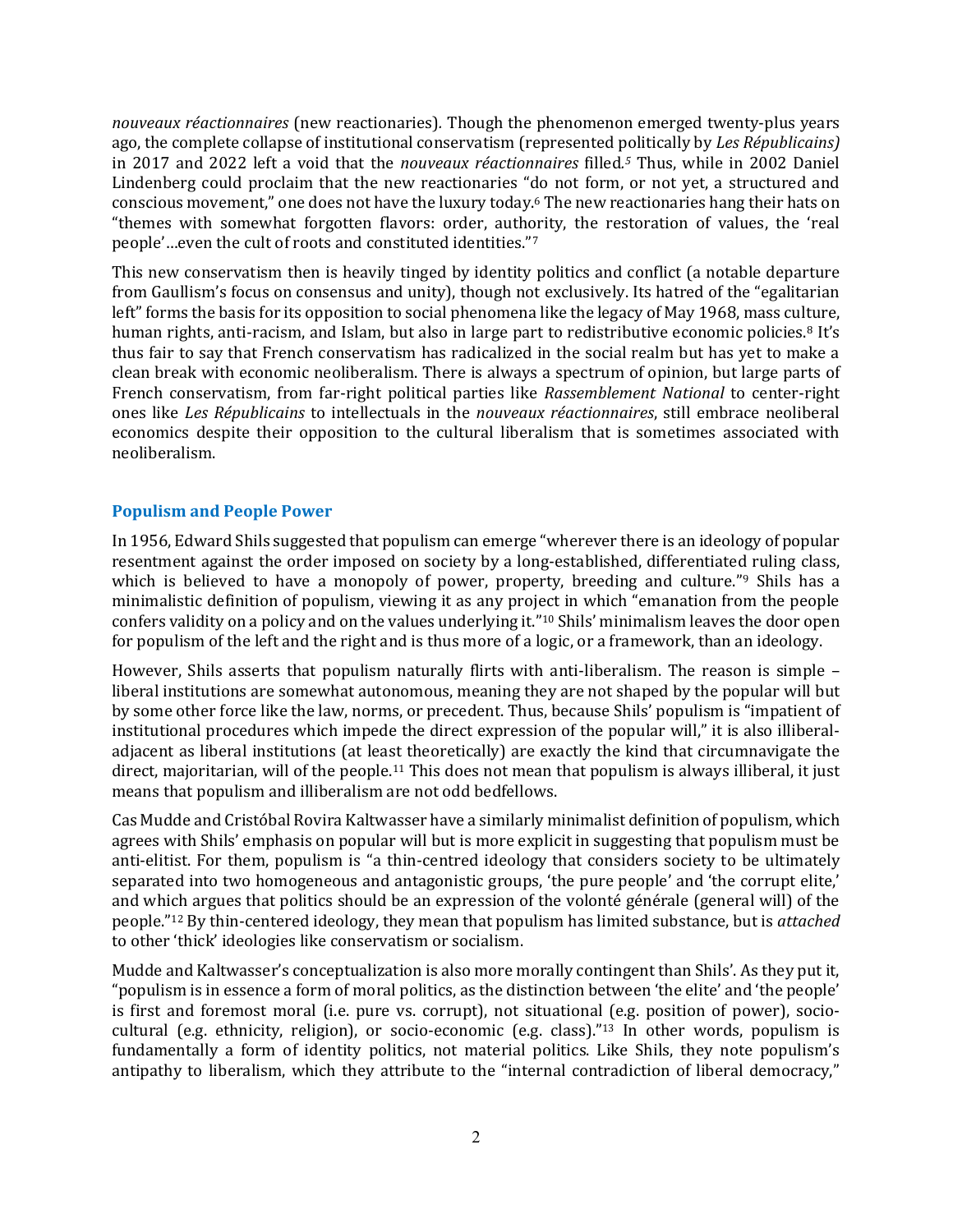namely "the tension between the democratic promise of majority rule and the reality of constitutional protection of minority rights."<sup>14</sup> Populists come down firmly on the side of majority rule.

Rogers Brubaker adds some complexity, suggesting that populism is a vertically *and* horizontally antagonistic phenomenon. Agreeing with Shils, Mudde & Kaltwasser, and others, Brubaker suggests that populists who speak in the name of "the people" characterize the public in vertical opposition to those on top, the "economic, political, and cultural elites."<sup>15</sup> However, in his typology the people are also in opposition to those below, the "parasites or spongers…addicts or deviants."<sup>16</sup> In the horizontal dimension, "the people" are understood as a "bounded collectivity," characterized by the contrast "between *inside* and *outside*."<sup>17</sup>

For Brubaker, an important and dangerous element of populism is the focus on demonizing those who are both on the bottom *and* the outside. It's important to note that in Brubaker's formulation populism is not an ideology or a framework but a "repertoire," characterized by a "limited though historically evolving set of relatively standardized elements that are well known to, and available to be drawn on by, political actors," which simultaneously leaves room "for improvisation and elaboration."<sup>18</sup> This "repertoire" includes tools such as re-politicization (taking back control over domains that have been de-democratized), majoritarianism, anti-institutionalism, protection (from perceived outside threats), and "rawness," i.e. an oration style that uses "raw and crude…over refined and cultivated" language.<sup>19</sup>

#### **Illiberalism's Features and Origins**

The literature on illiberalism is also illuminating when studying Zemmour, though much more fluid. Defining illiberalism can be difficult because it is a negative concept i.e., its definition relies on defining its antithesis, liberalism (which itself can be defined economically, politically, culturally, etc.). It is also difficult to define because it tends to be used pejoratively by political actors while being used in an explanatory manner by academics.<sup>20</sup> Even so, Marlene Laruelle provides a roadmap for defining the illiberal "family," characterized by five features: its relative recency, its capacity to be articulated intellectually, culturally, or politically, its denunciation of "minoritarian technocratic liberalism," its ability to pull from classical conservatism and far-right politics, and its effort to "restore national sovereignty."<sup>21</sup>

Other scholars conceptualize illiberalism slightly differently. Erik Swyngedouw suggests that illiberalism is the fulfillment by other means of neoliberalism's promise, that is the promise "that free markets, individualisation, deliverance from community obligations and attachment to the private sphere" can deliver enjoyment.<sup>22</sup> In his words, illiberalism is "a symptom of the deadlock produced by the contradictions and antagonisms that constitute present-day instituted postdemocracy in its articulation of… neoliberalisation."<sup>23</sup> Leaning heavily on psychoanalysis, Swyngedouw asserts that neoliberalism promised the masses "enjoyment," defined psychoanalytically as "a special kind of agony…that makes us feel more alive, more fully present, more in tune with what makes life worth living, and dying for, than anything else, [in] excess beyond the given, measurable, rational, and useful," but has failed to deliver.<sup>24</sup> For him, illiberalism has grown out of the desire to blame someone, or something (the Other) for this failure. The "autocratic lure" of illiberalism then is "nothing else than a symptom of the repetitive failure to enjoy, caused by an Other who is imagined to stand in the way of ultimate, yet impossible, enjoyment."<sup>25</sup>

In his telling, this is why countries like Poland and Hungary, which underwent harsh neoliberalization in the 1990s, were some of the first to embrace illiberalism.<sup>26</sup> This is not incompatible with Laruelle's criteria. After all, what is "restoring national sovereignty" and denouncing "minoritarian technocrats" if not an attempt to wrestle back power from the Other that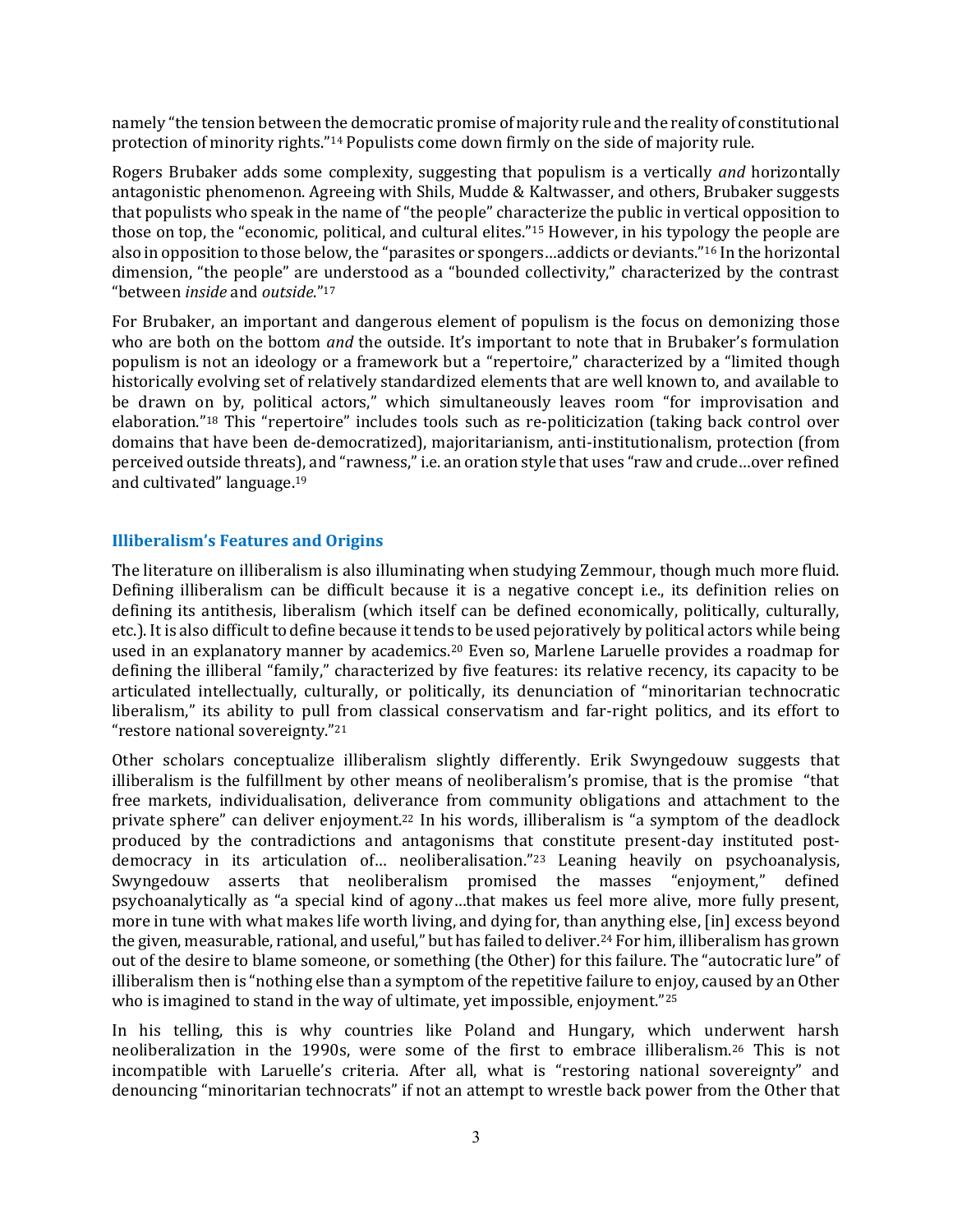has stolen the promise of one's enjoyment? Of course, those in Eastern Europe are materially better off as a result of neoliberalization, but they are not fulfilled. Hyperindividualization and consumerism were once alluring objects, but they ultimately failed to deliver that which "makes life worth living," that is *enjoyment*. It is also compatible with populism, as elites, immigrants, and deviants can easily stand in as the Other.

## **Evading Classification: Eric Zemmour's Many Faces**

With the concepts out of the way, the task now is to classify Zemmour. Can one confidently say Zemmour is a conservative, a populist, an illiberal? Or perhaps all or none of these? When making this assessment it's important to synthesize two domains: the rhetorical domain and the policy domain. Doing so illuminates not only Zemmour's vision, but his plan to (or not to) implement it.

### **Out with the Other! Zemmour's Populist, Illiberal Rhetoric**

Zemmour's inflammatory rhetoric is not a secret to anyone that follows French politics. The titles of his books, like *The First Sex* (about the "feminization" of society), *French Melancholy*, and *French Suicide* give one a hint about the kind of rhetoric he espouses. Zemmour has said, and written, many things that have caused an uproar in France, too many to cover exhaustively. Instead of recounting them, I will focus on key moments and speeches from the campaign, not only because they are the most recent but also because they were made while Zemmour was pursuing actual political power.

The place to start is with Zemmour's campaign announcement, a 10-minute YouTube video that lays out his reasons for running and his vision for the country. Zemmour begins by addressing a public that walks "down the streets in [their] towns," but "don't recognize them."<sup>27</sup>

At one point, Zemmour provides an exhaustive list of French historical figures and achievements that is worth quoting in its entirety:

You remember the country found in films and books. The country of Joan of Arc and Louis XIV. The country of Bonaparte and General de Gaulle. The country of knights and ladies. The country of Victor Hugo and Chateaubriand. The country of Pascal and Descartes. The country of the fables of La Fontaine, the characters of Molière, and the verses of Racine. The country of Notre Dame de Paris and of village church towers. The country of Gavroche and Cosette. The country of barricades and Versailles. The country of Pasteur and Lavoisier. The country of Voltaire and Rousseau, of Clemenceau and the soldiers of '14, of de Gaulle and Jean Moulin. The country of Gabin and Delon; of Brigitte Bardot and Belmondo and Johnny and d'Aznavour and Brassens and Barbara; the films of Sautet and Verneuil.

What one notices in the quote above is its paradoxical diversity and homogeneity. On the one hand, these cultural figures span centuries and vastly diverse political contexts. But a second glance reveals the ways in which this list is homogeneous. By and large, every figure Zemmour lists is either white, Christian, or both i.e., "traditionally French." All of this is a way for Zemmour to conclude that "France is no longer France, and everyone sees it."<sup>28</sup> He also tells his audience who exactly is to blame for their loss, it's those who "despise" the public: "the powerful, the elites, the conformists, the journalists, the politicians, the professors, the sociologists, the union bosses, the religious authorities."<sup>29</sup> Zemmour proclaims that "for decades, our elected officials of the right and the left have led us down this dire path of decline and decadence…They have hidden from you the reality of our replacement."<sup>30</sup> It's for this reason that Zemmour claims "we must re-industrialize France…we must equalize the balance of trade…we must reduce our growing debt, bring back to France our companies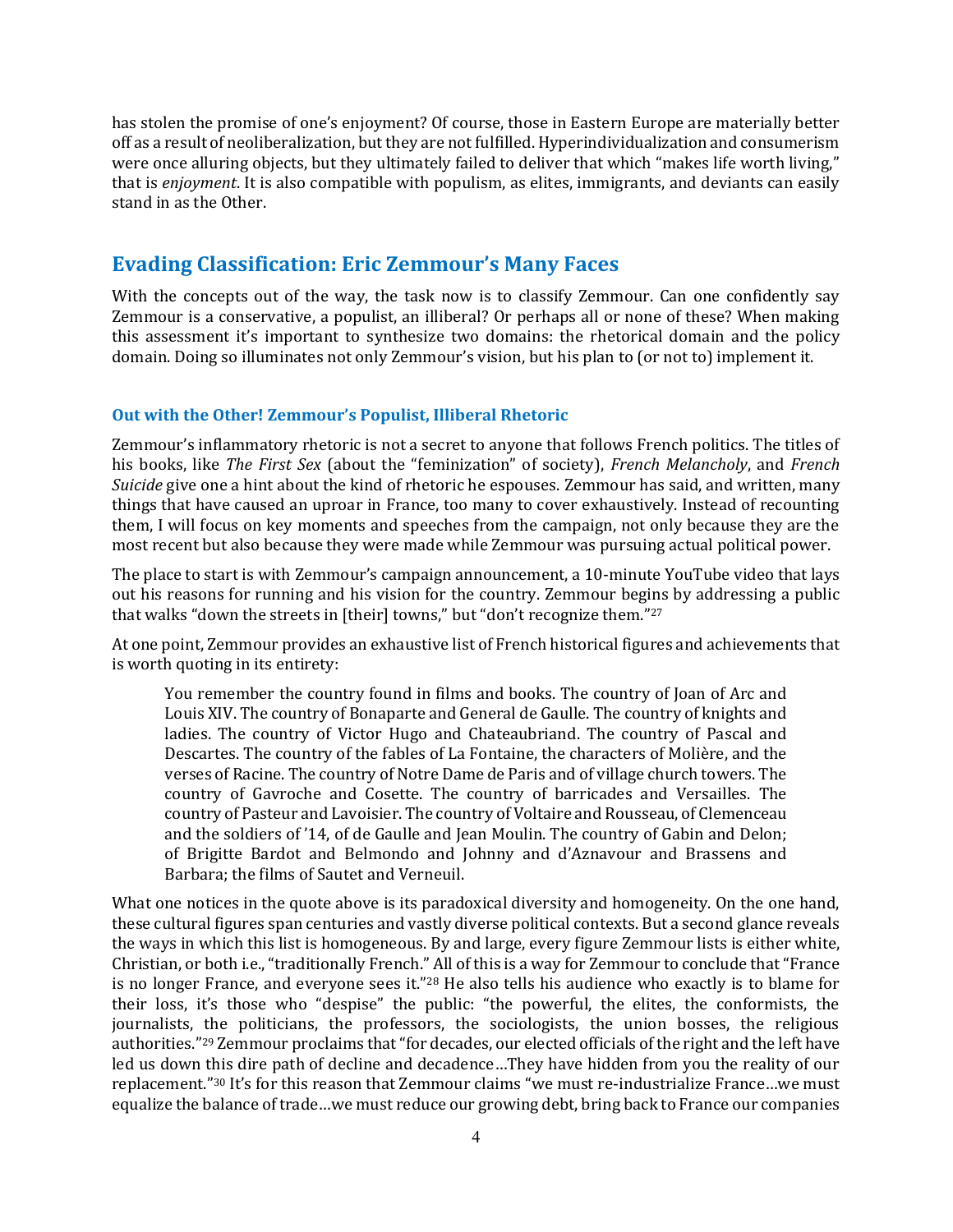that left, give jobs to our unemployed... we must take back our sovereignty, abandoned to European technocrats and judges, who rob the French people of the ability to control their destiny in the name of a fantasy – a Europe that will never be a nation" $31$ 

The second speech to focus on occurred at Zemmour's first rally, in Villepinte outside of Paris. This speech touches on many of the same themes as the YouTube announcement. That is, his "favorite themes" like "immigration, identity, gender, authority, rejection of political correctness."<sup>32</sup> Once again, it was a speech mostly preoccupied with cultural, identitarian themes, as evidenced by quotes like "from the next start of the school year, we will make school the instrument of French-style assimilation and we will banish from our children's classes the pedagogism, Islamo-leftism, and LGBT ideology!"<sup>33</sup> In this speech, Zemmour managed to get even more explicit claiming he was "against globalism, against living together, against mass immigration, gender theory, and Islamo-leftism," adding that these ideologies have "one goal, one mission and one ideal: to deconstruct our people."<sup>34</sup>

What conclusions can one draw from this? For one, it is intensely populist. If we follow Mudde and Kaltwasser, it's clear that Zemmour is constructing two antagonistic camps, "the pure people" and the "corrupt elite." He says as much in his campaign announcement video, explicitly using the word elite, but also coded words like "the powerful," and the "journalists, the politicians, the professors." However, Zemmour does not exemplify what Mudde and Kaltwasser call *moral politics*, which is "not situational (e.g. position of power), socio-cultural (e.g. ethnicity, religion), or socio-economic (e.g. class)." While it's true that Zemmour avoids bifurcating the people and the elite along class lines, he is explicitly and implicitly doing so along "socio-cultural" lines.

His insistence on lionizing the white, primarily male, French while demonizing "Islamo-leftism," LGBTQ groups, and "gender theory" is testament to that. Thus, leaning on Brubaker is helpful here. What Zemmour is doing, as can be seen in the blockquote above, is creating a *bounded collectivity* for the French, made up of white, straight, "traditional" members of the French nation and juxtaposing it horizontally with an invasive *outsider* (Islamo-leftists, etc.) dead-set on "deconstructing" the *bounded collectivity*. In doing so, he can also construct an enemy in the vertical dimension, the elites who are "more concerned with minorities, gender equality or the promotion of a multicultural society than attached to the well-being of their 'people.'"<sup>35</sup>

Zemmour's rhetoric is clearly populist, but to a lesser extent it mingles with conservatism and illiberalism as well. As noted in the sections above, the new wave of French conservatism is highly focused on identity politics, a trait mirrored in Zemmour's rhetoric and strategy. But the *nouveaux réactionnaires'* inability to shed conservative, neoliberal, economics also emerges in Zemmour's rhetoric and practice. While "reindustrializing France" and reclaiming power from the European Union is unlikely to get the neoliberal stamp of approval, other elements of Zemmour's program might. Reducing government debt, which is code for austerity, has long been "intrinsically intertwined" with the "hegemony of neoliberalism."<sup>36</sup>

Similarly, Zemmour's pledges to "bring back to France our companies that left" and "give jobs to our unemployed" can easily manifest themselves in lowering corporate tax rates and reducing worker power to make labor markets more flexible, and unemployment benefits less generous. Furthermore, the basis of Zemmour's social policies, as evidenced by his quote on "French-style assimilation" is universal republicanism, a notion which "paradoxically, [is] rooted in the mainstream of politics," not just mainstream conservatism.<sup>37</sup> For Zemmour, the reason minority groups are a threat is because they place a greater emphasis on their minority identity than on being properly "French." This notion is not novel but is deeply ingrained in French conservatism.

Whether or not these were part of the Zemmour policy program is discussed below. However, a quick note on Zemmour's rhetoric vis-à-vis illiberalism is necessary. In the broadest terms, it's clear that Zemmour opposes social and cultural liberalism, but is much murkier in his relationship to economic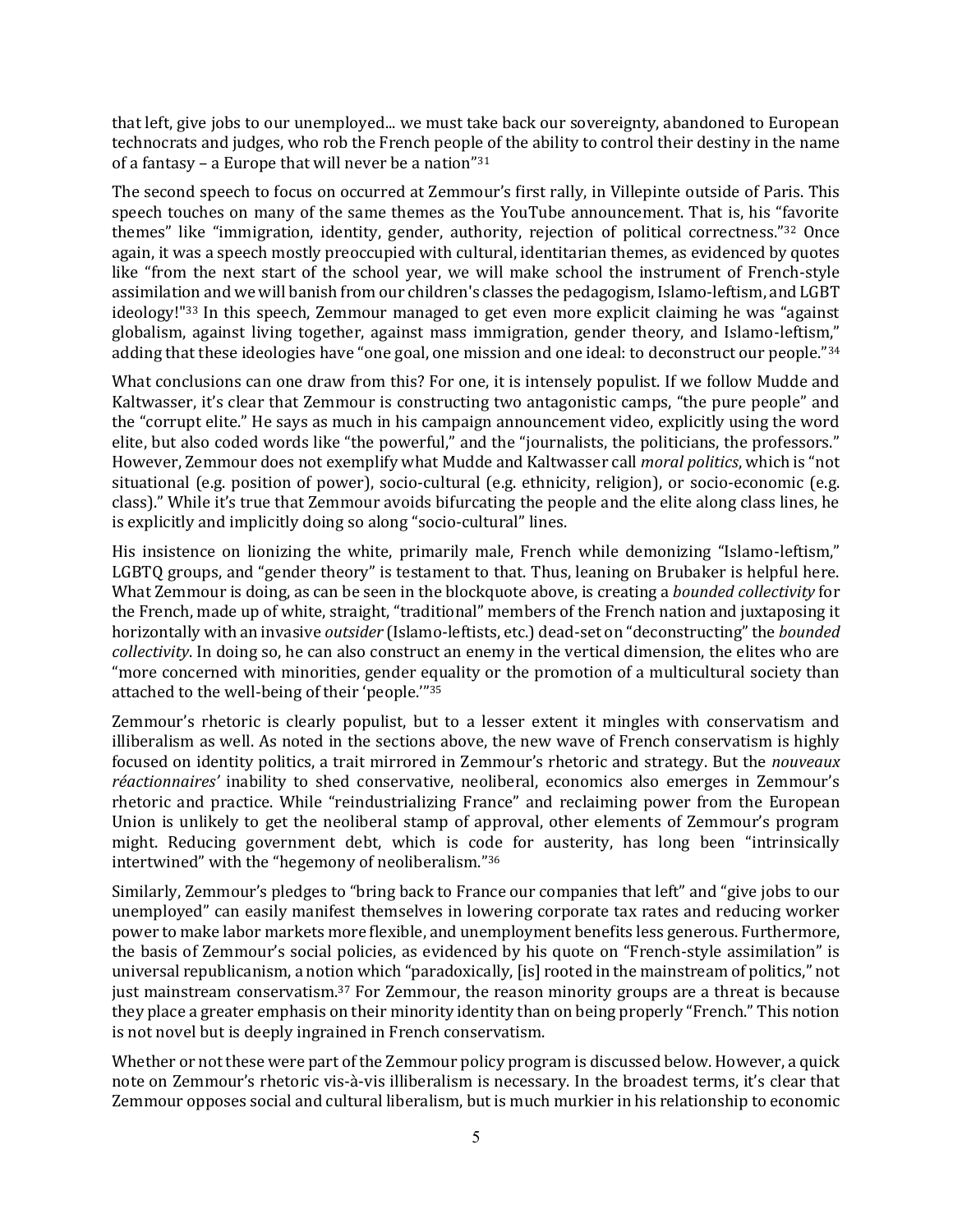liberalism. Nonetheless, if we use Laruelle's five-point typology, Zemmour's rhetoric checks all five boxes. The Zemmour phenomenon is relatively recent, has been articulated culturally (through his books, articles, and TV appearances) and politically (through his candidacy), has raged against "technocratic liberalism" via its critiques of the EU, has pulled from classical conservatism as discussed above, and has a sovereigntist tinge that speaks for itself. All these features mean that Zemmour speaks the language of illiberalism just as much as the language of populism and conservatism. But actions speak louder than words, and the section below investigates his proposed action agenda.

#### **Xenophobic Neoliberalism: The Zemmour Policy Program**

Zemmour's policy proposals are mostly in line with what one would expect given his rhetoric. On immigration, Zemmour pairs the xenophobic rhetoric quoted above with radical policy proposals. His campaign platform included pledges to end the right to family reunification, to tighten the definition of "asylum" in order to reduce access, to select foreign students based on "merit," to impose a mandatory deposit of 10,000 euros for obtaining a visa, and to create a border guard force with military status and privileges.<sup>38</sup> Make no mistake, this would essentially eliminate immigration to France. However, if Zemmour's rhetoric and policy align on immigration, they diverge on the economy. As noted above, Zemmour's language around the economy is populist in nature but is broad enough to leave the door open for traditional, conservative policy, which is exactly what it does. Despite his pledges to re-industrialize, Zemmour's campaign platform is full of conservative, technocratic, neoliberal economic proposals. They include reducing government regulation, rewarding employees who increase company profits with tax-free bonuses, enshrining tax-free overtime, providing a tax exemption for employers that hire apprentices, abolishing the audiovisual fee, and returning France to the "virtue principle" of "work more to earn more."<sup>39</sup>

What this means in practice is that while Zemmour might normally rail against elites of all shades, corporate elites get an exemption. Under Zemmour's plans, elite business interests would be rewarded, not punished, with tax cuts, exemptions, and de-regulation. Zemmour is not shy about his economic worldview either and pejoratively calls his fellow far-rightist Marine Le Pen a "leftist" because she wants to cut the Value Added Tax (VAT) on gasoline and lower the retirement age to 60. Zemmour claims that Le Pen "multiplies the gifts without funding."<sup>40</sup> In the U.S. context, Ryan Cooper has noted that this "how are you going to pay for that?" discourse is "designed to shut down policy pushes upfront, minimizing any interference with the free market."<sup>41</sup> The same is true in the case of Zemmour.

How then are we to reconcile Zemmour's populism/illiberalism regarding immigration and minority rights with his conservative economic approach? Noemi Lendvai‐Bainton and Dorota Szelewa's concept of "authoritarian neoliberalism" is close, but ultimately unfulfilling. In their view, authoritarian neoliberalism integrates neoliberalism and welfare-statism through exclusionary social protection that actively discriminates against some (immigrants and minorities), while rewarding others. Exclusionary social protection is achieved through cutting social spending in most sectors while increasing it dramatically for specific, targeted groups. Social spending is thus a form of identity politics in which "insecurities are actively rolled out for the 'other'…and only selectively mitigated for some."<sup>42</sup>

In their case study of Hungary and Poland, the nuclear family is the beneficiary of this xenophobic, exclusionary social protection. However, there is nothing to parallel the family in Zemmour's vision. He wants to keep all the exclusion, without doling out any of the protection. In Zemmour's economy, there would be no immigrants, but the slack would be made up by increasing the working hours of poor, French citizens. Thus, neoliberalism is accelerated within France's borders while illiberal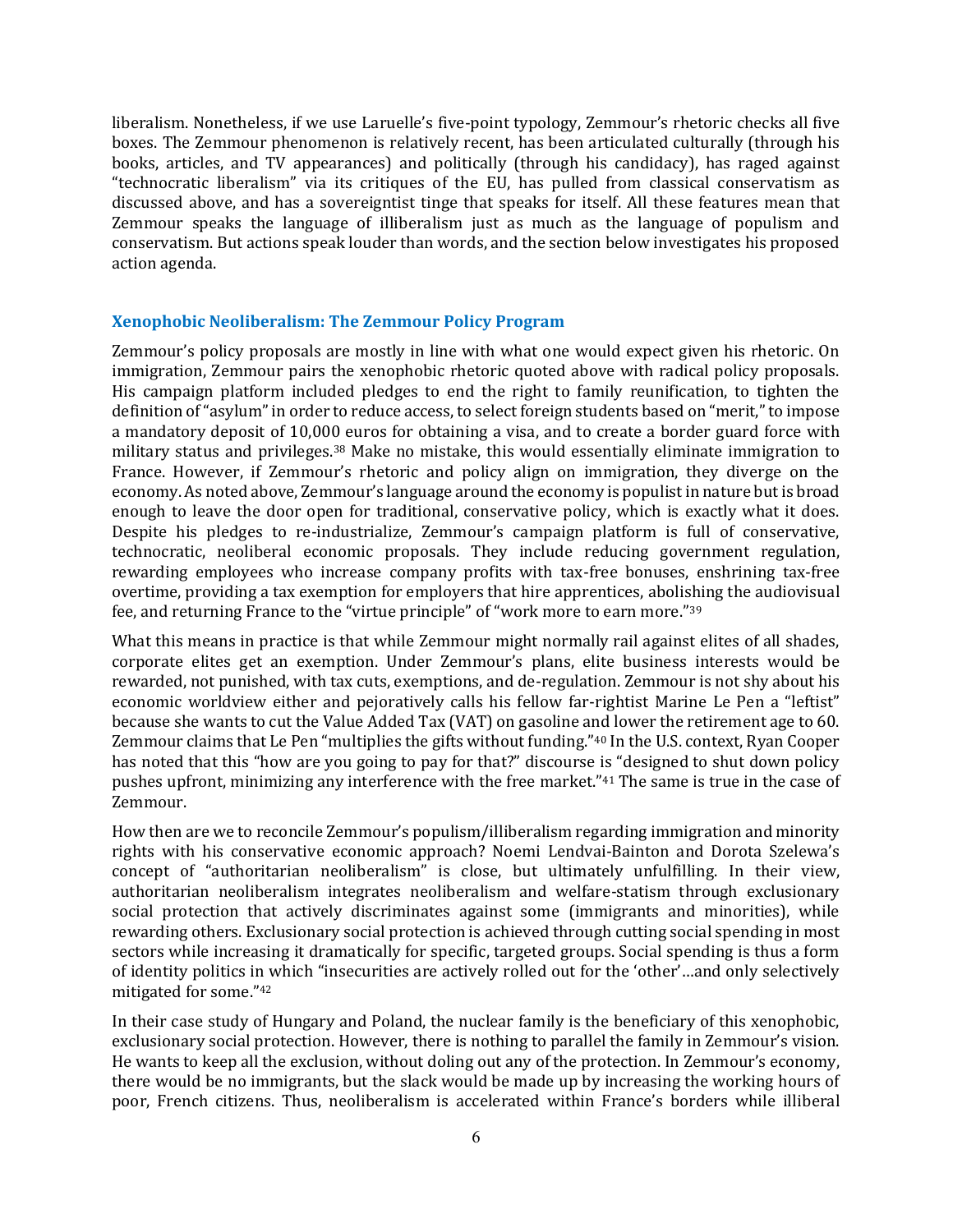immigration policies police its boundaries. This xenophobic neoliberalism is the foundation of Zemmour's views on immigration and the economy.

## **Conclusion: Eric Zemmour, Masked Conservative**

What is one to make of all this? When charting the intersection of theory and practice, one can only say that Zemmour is in some ways all these things, a conservative, a populist, and an illiberal, and in being thus, perhaps none of them solely. What connects these three concepts? In large part, their connections rest on the back of post-material politics, as conservatism, populism, and illiberalism all focus on identity politics to one degree or another. This connection alone makes them attractive collaborators. There are other factors as well. The radicalization of French conservatism and the collapse of the French center-right means that Zemmour is welcomed as a conservative, and his combination of identity politics and neoliberal economics fits the bill, as does his commitment to universalism and opposition to multiculturalism. His conservative position makes sense when one considers the fact that he spent 35 years in conservative journalism and is the product of mainstream outlets like *Le Quotidien de Paris, Le Figaro*, RTL and state channel France 2.<sup>43</sup> But he articulates this position in a populist fashion, demonizing elites, immigrants, members of the LGBT community, and women.

If we follow Mudde and Kaltwasser's conceptualization of populism as a *thin-ideology,* then it becomes clear that for Zemmour conservatism is merely the *thick-ideology* that undergirds his populist rhetoric. Similarly, if we follow Brubaker's conceptualization of populism as "repertoire," then it becomes clear that Zemmour's populist rhetoric is simply the stylistic expression of a deeply conservative politics. None of this means that Zemmour is not a populist, it merely means that his populism does not stand alone. Similarly with illiberalism. Laruelle's typology itself accounts for the fact that illiberalism is deeply tied up with conservatism, but Zemmour is the physical manifestation of this trajectory. His rhetoric about, and policy proposals for, immigration, Islam, LGBT, and women can in no way be mistaken as liberal. He fundamentally views some groups as unequal participants in the public square. However, in the economic sphere, his illiberalism melts away and is replaced with a run-of-the-mill neoliberal program. If we take Swyngedouw's lead on illiberalism, this occurrence makes sense, as illiberalism and neoliberalism are deeply intertwined phenomena, grown out of the same desires and wants.

All-in-all, Eric Zemmour has many faces and wears many masks, but at base he is a conservative, albeit of a *nouveaux réactionnaires* variety, who is willing to invoke populist rhetoric when it serves his ends, and who is willing to flirt with illiberalism in the social sphere so long as it doesn't disrupt the operation of the neoliberal capitalist economy in France.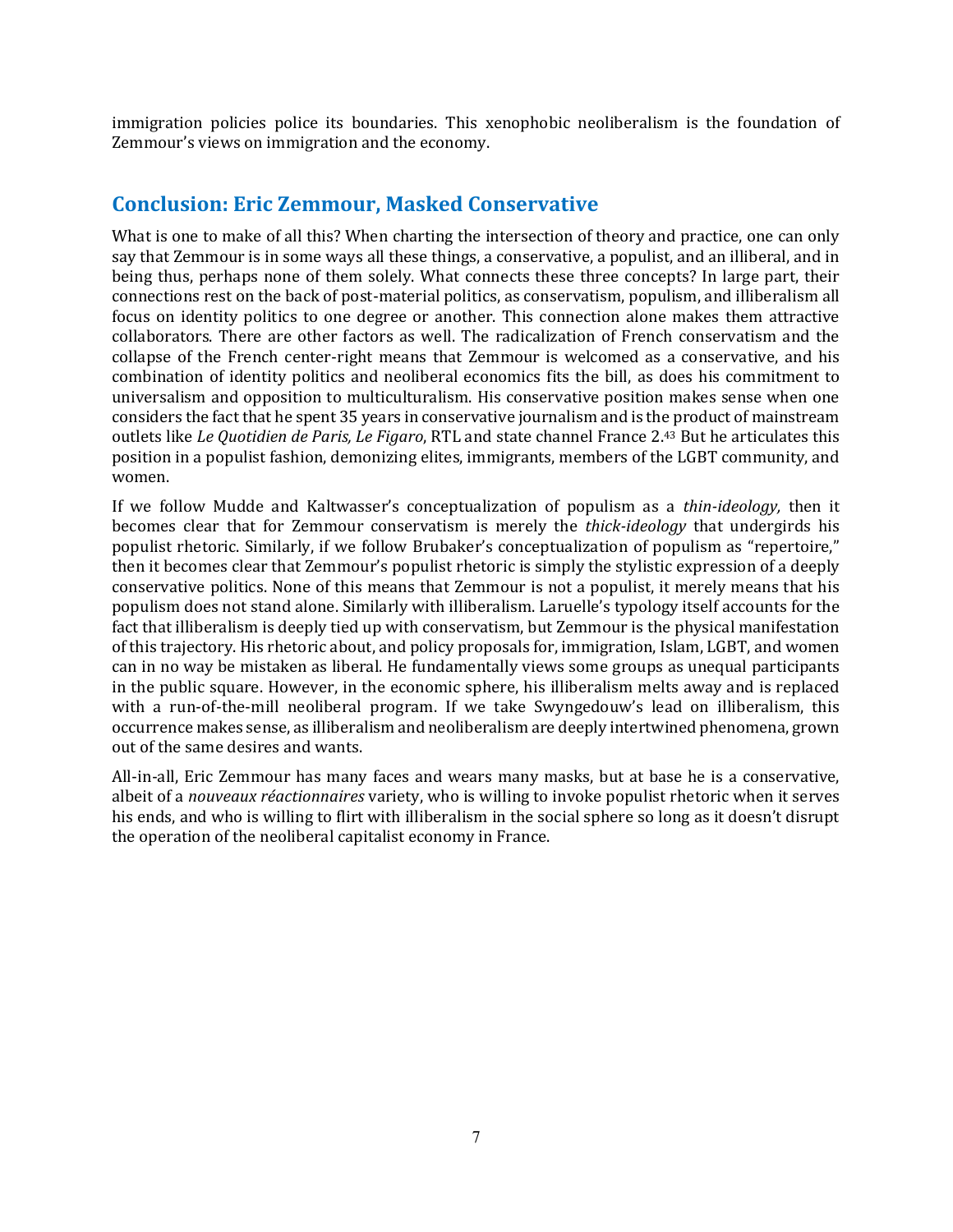<sup>6</sup> Daniel Lindenberg, "Le Rappel à l'Ordre - La République Des Idées," La Republique des Idees, October 22, [, http://www.repid.com/Le‐Rappel‐a‐l‐ordre.html.](http://www.repid.com/Le-Rappel-a-l-ordre.html) 

Ibid.

Ibid.

l

 Edward Shils, *Torment of Secrecy: The Background and Consequences of American Security Policy* (Chicago , IL: Ivan R Dee, Inc, 1996), 100‐101.

Ibid., 101

Ibid., 102

 Cas Mudde et al., "Populism and (Liberal) Democracy: a Framework for Analysis," in *Populism in Europe and the Americas: Threat or Corrective for Democracy?* (Cambridge, UK: Cambridge University Press, 2013), pp. 1‐ 26, 8.

Ibid., 8

Ibid., 17

 Rogers Brubaker, "Why Populism?," *Theory and Society* 46, no. 5 (2017): pp. 357‐385, [https://doi.org/10.1007/s11186‐017‐9301‐7](https://doi.org/10.1007/s11186-017-9301-7) , 363.

Ibid., 363

Ibid., 363

Ibid., 361

Ibid., 364‐368

 Marlene Laruelle, "Illiberalism: A Conceptual Introduction," illiberalism.org (Illiberalism Studies Program, March 1, 2022), https://www.illiberalism.org/illiberalism-conceptual-introduction/.

Ibid., 14

 Erik Swyngedouw, "Illiberalism and the Democratic Paradox: The Infernal Dialectic of Neoliberal Emancipation," *European Journal of Social Theory* 25, no. 1 (2021): pp. 53‐74, [https://doi.org/10.1177/13684310211027079,](https://doi.org/10.1177/13684310211027079) 4.

Ibid., 5.

Ibid., 3

Ibid., 16

Ibid., 7

<sup>27</sup> EricZemmour. "I am a candidate for the presidential election." YouTube Video, November 19, 2021. <https://www.youtube.com/watch?v=k8IGBDK1BH8>

Ibid.

Ibid.

Ibid.

Ibid.

<sup>32</sup> Gilles Ivaldi, "Éric Zemmour : Un 'Backlash Culturel' à La Française ?," HAL (CEVIPOF ; Sciences-Po Paris, February 3, 2022)[, https://halshs.archives‐ouvertes.fr/halshs‐03553884/,](https://halshs.archives-ouvertes.fr/halshs-03553884/) 1.

Ibid., 5

Ibid., 6

Ibid., 4

 Simon Springer et al., "Neoliberalism as Austerity: The Theory, Practice, and Purpose of Fiscal Restraint since the 1970s," in *Handbook of Neoliberalism* (London, UK: Routledge, 2016), pp. 361‐370. Philippe Marlière, "Éric Zemmour Is No Fascist – He's the Creature of the French Establishment," openDemocracy, December 9, 2021, https://www.opendemocracy.net/en/can-europe-make-it/eric-

 See for instance: Politico Research, "Politico Poll of Polls ‐ French Polls, Trends and Election News for France," POLITICO (POLITICO, February 21, 2022), https://www.politico.eu/europe-poll-of-polls/france/. "Who Is Eric Zemmour, France's Wannabe Donald Trump?," The Economist (The Economist Newspaper,

November 19, 2021), https://www.economist.com/the-economist-explains/2021/11/12/who-is-ericzemmour-frances-wannabe-donald-trump.

 David V. Allen, "Modern Conservatism: The Problem of Definition," *The Review of Politics* 43, no. 4 (1981): pp. 582‐603, [https://doi.org/10.1017/s0034670500051111,](https://doi.org/10.1017/s0034670500051111) 601.

Russell Kirk, *The Politics of Prudence* (Wilmington, DE: Intercollegiate Studies Institute, 1993), 7‐21.

 Bruno Amable and Stefano Palombarini, *The Last Neoliberal: Macron and the Origins of France's Political Crisis* (London, UK: Verso, 2021), 31‐36.